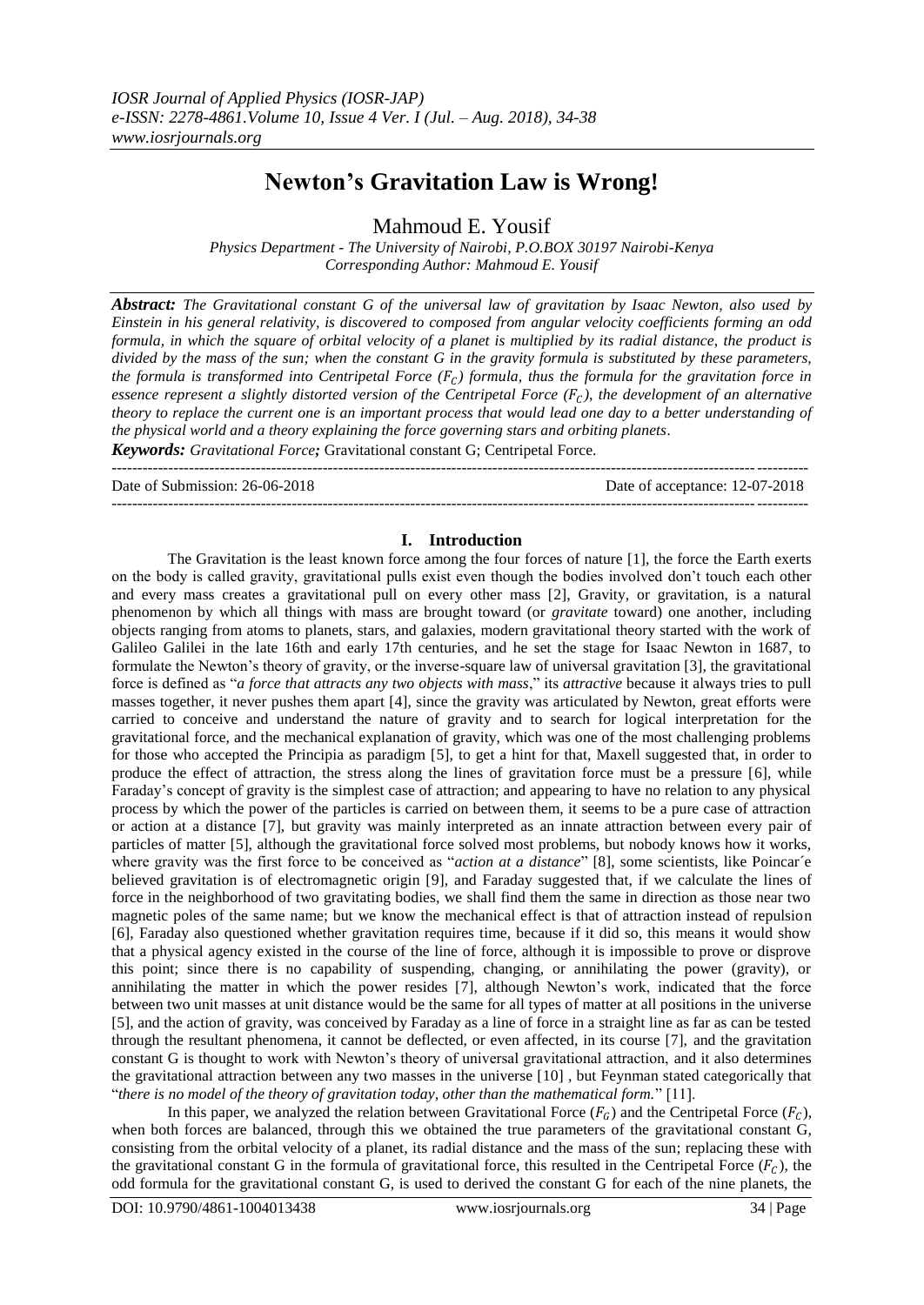result showed slight variation in magnitude for each planet, thus the G constant can increase for far away stars and galaxies, these findings showed the need for an alternative theory for the gravitational force, that can explain the true force responsible about the stability of planets around the stars, which is suggested in form of electromagnetic force [12], two decades ago a lecturer at the University of Nairobi asked me about gravity, my inner feeling at that time was "*it's something unconceivable, it's the same feeling now, but for a different reason*."

Finally, in a debate about the standards legitimate to science, during the absorption of Galileo's and Newton"s mechanics, it stated "*When scientists disagree about whether the fundamental problems of their field have been solved, the search for rules gains a function that it does not ordinarily possess. While paradigms remain secure, however, they can function without agreement over rationalization or without any attempted rationalization at all*" [5]; three hundred years elapsed, disagreement ceased to exist, and the paradigm is well secured!

## **II.** The Gravitation Force Versus the Centripetal Force  $(F<sub>C</sub>)$

The law of universal gravitation envisioned by Isaac Newton in 1687 is based on the force of gravitation which is "*proportional to the product of the masses*  $m_1$  *and*  $m_2$  *of the two interacting bodies, and varies as the inverse square of the distance r between the two bodies, and it's an attractive force.*" [13], the force is given by

$$
F_G = G \frac{m_1 m_2}{r^2} \tag{1}
$$

Where,  $m_1$  is the first mass,  $m_2$  the second mass, r is the distance between the two masses, the gravitational constant  $G = 6.67408 \times 10^{-11} \text{ m}^3.\text{kg}^{-1} (\text{N} \cdot \text{m}^2/\text{kg}^2)$  [14]

The Centripetal Force  $(F_C)$ , is a well tested and known force, it's a force that makes a body follow a curved path, its direction is always orthogonal to the motion of the body and towards the fixed point of the instantaneous center of curvature of the path [15], the unbalanced force acting on the planets is given by

$$
F_C = \frac{m_p v_0^2}{r} \tag{2}
$$

Where,  $m_p$  is mass of the planet,  $v_o$  is the orbital velocity of the planet and r is the radial distance to the center of the sun. Using Eq. (1) and Eq. (2) with NASA data [16], to establish Table, 1, from which it"s realized that, the Centripetal Force  $(F_c)$  given by Eq. (2) is greatly equal to the gravity Force  $(F_c)$  given by Eq. (1), thus the formula of the gravitational force derived by Sir Isaac Newton and published in his Principia in 1687, describing the attraction force between two objects, is nearly equal to the Centripetal Force  $(F_C)$ , but dose the force given by Eq. (1) is the attractive force of the gravity or its merely a representation of the Centripetal Force  $(F_c)$  as given by Eq. (2)? Or in another word, what is the mechanism that can produce an attractive force from merely the existence of two bodies in space? Comparing both the gravitational and centripetal forces as a percentage as given in the column eight of Table. 1, it's realized that both forces are not equal by 100%, and it varies by up to ±3% for some planets; hence to analyze both the Centripetal Force and the Gravity Force, we supposed both to be equal, hence

$$
F_c = \frac{m_p v_0^2}{r} = F_G = G \frac{m_S m_p}{r^2}
$$
 (3)

From Eq. (3), the following is derived

$$
\frac{m_p v_0^2}{r} = G \frac{m_S m_p}{r^2} \tag{4}
$$

From Eq. (4), the Gravitation constant (G) is derived

$$
G = \frac{m_p v_0^2 r^2}{m_p m_s r}
$$
 (5)

Solving Eq. (5) the Gravitational constant G is given by

$$
G = \frac{rv_0^2}{m_S} \tag{6}
$$

The gravitational constant (also known as the "*universal gravitational constant*", the "*Newtonian constant of gravitation*", or the "*Cavendish gravitational constant*"), denoted by the letter *G*, is an empirical physical constant involved in the calculation of gravitational effects in Sir Isaac Newton's law of universal gravitation and in Albert Einstein's general theory of relativity. In Newton's law, it is the proportionality constant connecting the gravitational force between two bodies with the product of their masses and the inverse square of their distance. In the Einstein field equations, it quantifies the relation between space-time topology and energy momentum, the measured value of the constant is known with some certainty to four significant digits [17], in SI units its value is approximately 6.67408×10−11 N·kg–2 ·m<sup>2</sup> . [14], *because of its central position*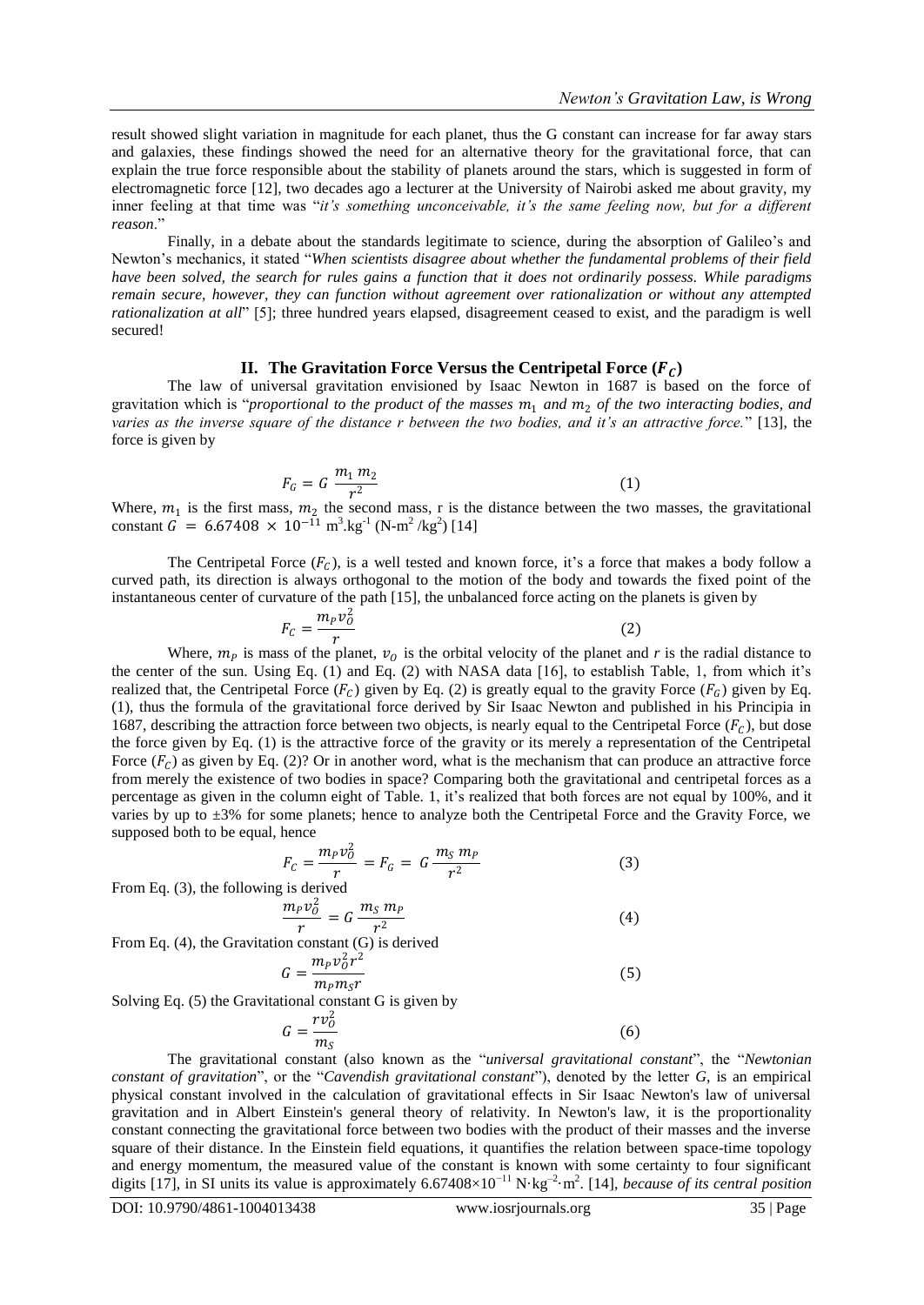*in physical theory, improved values of the gravitational constant have been the subject of repeated efforts ever since by a number of outstanding experimentalists* [5], the constant G was measured many times by Cavendish, and found to be 6.67 x 10<sup>-11</sup> [10], the current constant  $G = 6.67408 \times 10^{-11} \text{ m}^3 \text{ kg}^{-1} (\text{N} \text{m}^2/\text{kg}^2)$  [14]. Using the given parameters [16] in Eq. (6), we drive Table. 1, and compared characteristics for each planet, where the Gravitational constant G is different for each planet, for earth its equal to 6.6792752136752136752136752136752x10<sup>-11</sup>, the smallest derived magnitude is  $6.5403420814479638009049773755656 \times 10^{-11}$  for mercury and the biggest is 6.7811973353443941679235796882856x10<sup>-11</sup> for Saturn in kg<sup>-1</sup>.m. m<sup>2</sup>/s<sup>2</sup>. (kg<sup>-1</sup>.m<sup>3</sup>/s<sup>2</sup>.), with these variations, we can"t expect the magnitude of the derived gravitational force to be exactly as should be the Centripetal Force  $(F_C)$ , this with lack of mechanism to understand the nature of gravitational force, in addition to the strange nature of the structure of the constant G given by Eq. (6), as it represents the multiplication of radial distance of a plant by the square of the orbital velocity divided by the mass of the sun! The unit gravitational force G given in Eq. (1) is (N-m<sup>2</sup>/kg<sup>2</sup>), while in Eq. (6), its (kg<sup>-1</sup>.m<sup>3</sup>/s<sup>2</sup>). Thus by replacing G in Eq. (1), by G given by Eq. (6) the following is obtained

$$
F_G = \left(\frac{rv_0^2}{m_S}\right) \left(\frac{m_S m_P}{r^2}\right)
$$
  
y is given by  

$$
v^2 \bar{m} = 1
$$
 (7)

Solving Eq.  $(7)$ , the gravity

$$
F_G = \frac{v_0^2 m_P}{r}
$$
 (8)  
But as resulted in Eq. (8), the insertion of the true components of the gravitational constant G given by

Eq. (6) in Newton's formula of the gravity, resulted in the Centripetal Force  $(F_C)$  as given by Eq. (2), thus, the substitution of the natural components of the constant G lead to the disappearance of coefficients of the Gravitational Force  $F_G$ , therefore the usage of the numerical value of the constant G (6.67408 × 10<sup>-11</sup>) as stipulated by Newton, is synonymous to that process, as it formed a magical deception concealing the true nature of the formula, like the Planck" constant, which had been deciphered [18], or the confusion of the photoelectric effect, which led Einstein to introduce quanta (photon) [19], instead of searching for the Radiation Magnetic Force  $(F_{mR})$  formula [20]; wherein the deciphered of the gravitation constant G, showed its nature in reality, as originated from *the multiplication of the radial distance of any orbital plant by the square of its orbital velocity, the product is divided by the mass of the central object (sun)*, hence the ratio of constant existed in that constant! Although the components of this relation doesn"t make any sense, but when replaced with the gravitational constant G in the gravitational formula given by Eq. (1), this resulted in Centripetal Force  $(F_C)$ , therefore, since gravity is a mathematical in its expression [11], and according to data in Table. 1, and the resulted force given by Eq. (8); a conclusion is reached that, "*the gravitational formula presented by Newton in*  1687 is a Centripetal Force  $(F_C)$  formula decoded by the constant G, to reflects gravitational coefficients, *producing a slight distorted magnitude of the Centripetal Force*  $(F_c)$  and has nothing to do with the perceived *gravitational force.*"

Therefore, the development of the Gravitational Force  $(F_G)$  to transformed into Centripetal Force  $(F_C)$ , can be summarized by the following formula

$$
F_C = (G) \left(\frac{m_S m_P}{r^2}\right) = \left(\frac{rv_0^2}{m_S}\right) \left(\frac{m_S m_P}{r^2}\right) = \left(\frac{m_P v_0^2}{r}\right) \tag{9}
$$

Since the formula given by Eq. (1) is merely a representation of the Centripetal Force  $(F<sub>C</sub>)$  as given by Eq. (2), which can only be obtained when a proper G magnitude, given by Eq. (6) is derived, and with the existence of anomalies in gravitation force thought to point to the need for better theories [3], these anomalies which forced Einstein to modify the Laws of Gravitation in accordance to his principles of relativity [11], thought to exist because the formula doesn"t represent gravity as envisioned by Newton, and interpreted as an innate attraction between every pair of particles of matter [5]; and as Newton's theory of universal gravitational attraction stated that, by using the constant G, this determines the gravitational attraction between any two masses in the universe [10], something which can"t be derive with the disclosed constant, leave alone the conclusion that, the "*formula has lost its physical value*"; and since what is required by the gravitational force is the knowledge of how objects and planets are stabilized and how they rotates around their stars [3], hence recalling suggestion by some that gravitation is of electromagnetic origin [9], therefore, a magnetic based gravity force is suggested [12].

| N <sub>0</sub> | Planet  | Mass                 | Distance m     | Orbital  | <b>Gravity Force</b> | <b>Centripetal Force</b> | Gravity           | <b>G</b> Constant    |
|----------------|---------|----------------------|----------------|----------|----------------------|--------------------------|-------------------|----------------------|
|                |         | κg                   |                | Velocity |                      |                          |                   | Eq. $(6)$            |
|                |         |                      |                | km/s     |                      |                          | ≥entripetal       |                      |
|                | Mercurv | $5.3 \times 10^{23}$ | $5.79x10^{10}$ | 47.400   | .30672140030604848   | 1.28053678756476683      | 102.0448153458423 | 6.540342081447963800 |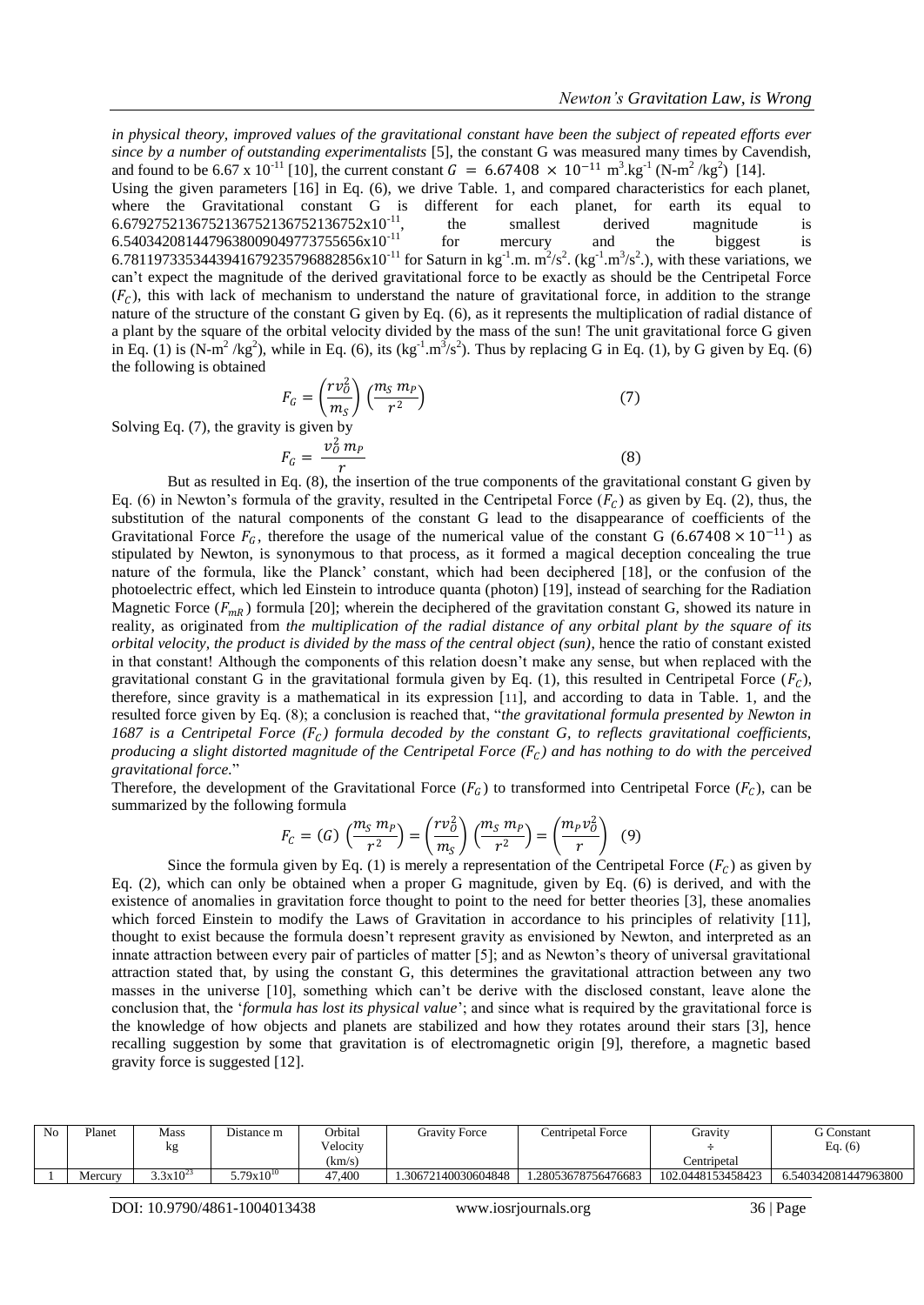*Newton's Gravitation Law, is Wrong*

|                |         |                        |                         |          | 45230744449515x10 <sup>22</sup> | 93782383419689x10 <sup>22</sup> | 9992981949274658  | 9049773755656x10 <sup>-11</sup> |
|----------------|---------|------------------------|-------------------------|----------|---------------------------------|---------------------------------|-------------------|---------------------------------|
|                |         |                        |                         |          |                                 |                                 | $\%$              |                                 |
| $\overline{2}$ | Venus   | $4.87 \times 10^{24}$  | $1.082 \times 10^{11}$  | 35,000   | 5.52205376625062781             | 5.51363216266173752             | 100.1527414840242 | 6.663901458019105077            |
|                |         |                        |                         |          | 66331261680806x10 <sup>22</sup> | 31053604436229x10 <sup>21</sup> | 9363612358067072  | 928607340372x10 <sup>-11</sup>  |
| 3              | Earth   | $5.97x10^{24}$         | $1.496x10^{11}$         | 29,800   | 3.54109302017501215             | 3.54384946524064171             | 99.92221890086851 | 6.679275213675213675            |
|                |         |                        |                         |          | 36217792902285x10 <sup>22</sup> | 12299465240642x10 <sup>22</sup> | 1246422151336344  | 2136752136752x10 <sup>-11</sup> |
| 4              | Mars    | $6.42 \times 10^{23}$  | $2.279x10^{11}$         | 24,100   | 1.64086393230751576             | 1.63615629662132514             | 100.2877253044780 | 6.654932076420311714            |
|                |         |                        |                         |          | 72327666557371x10 <sup>21</sup> | 26064063185608x10 <sup>21</sup> | 5794269897347744  | 429361488185x10 <sup>-11</sup>  |
| 5              | Jupiter | $1.898 \times 10^{27}$ | $7.786x10^{11}$         | 13,100   | 4.15617284544984447             | 4.18335191369124068             | 99.35030404321365 | 6.717724786324786324            |
|                |         |                        |                         |          | 50795571942474x10 <sup>23</sup> | 84151040328795x10 <sup>23</sup> | 419559786852946   | 7863247863248x10 <sup>-11</sup> |
| 6              | Saturn  | $5.68 \times 10^{26}$  | $1.4335 \times 10^{12}$ | 9,700    | 3.66926545671496816             | 3.72815626089989536             | 98.42037725718309 | 6.781134439416792357            |
|                |         |                        |                         |          | 97202899039124x10 <sup>22</sup> | 10045343564702x10 <sup>22</sup> | 2440973423281771  | 96882856x10 <sup>-11</sup>      |
|                | Uranus  | $8.68 \times 10^{25}$  | $2.8725 \times 10^{12}$ | 6,800    | 1.39645145181544832             | 1.39726092254134029             | 99.94206727077253 | 6.677948717948717948            |
|                |         |                        |                         |          | 94589233003156x10 <sup>21</sup> | 59094865100087x10 <sup>21</sup> | 878052526493626   | 7179487179487x10 <sup>-11</sup> |
| 8              | Neptune | $1.02 \times 10^{26}$  | $4.4951 \times 10^{12}$ | 5,400    | 6.70112389599153006             | 6.61680496540677626             | 101.2743148849872 | 6.590101357466063348            |
|                |         |                        |                         |          | 01984199979182x10 <sup>20</sup> | 74912682698938x10 <sup>20</sup> | 467441227498475   | 4162895927602x10 <sup>-11</sup> |
| 9              | Pluto   | $1.46x10^{22}$         | $5.9064 \times 10^{12}$ | 4,700    | 5.55563027850477196             | 5.46041582012731951             | 101.7437217514916 | 6.559697134238310708            |
|                |         |                        |                         |          | 39707350143754x10 <sup>16</sup> | 7811187864012x10 <sup>16</sup>  | 7207624087416021  | 8989441930618x10 <sup>-11</sup> |
| No             | Planet  | Mass                   | Distance m              | Orbital  | <b>Gravity Force</b>            | Centripetal Force               | Gravity           | <b>G</b> Constant               |
|                |         | kg                     |                         | Velocity |                                 |                                 |                   | Eq. $(6)$                       |
|                |         |                        |                         | (km/s)   |                                 |                                 | $C-G$             |                                 |

**Table.1.** Using parameters of the solar system by NASA (mass of Sun =  $1.989 \times 10^{30}$  kg) [16], to drive the gravity and Centripetal Force for the nine planets  $(G = 6.67408 \times 10^{-11} \text{ m}^3 \text{ kg}^{-1} \text{ (N-m}^2/\text{kg}^2)$ , using Eq. (1) and Eq. (2) respectively, the difference between gravity and Centripetal Force is derived in column eight in percentage. Column nine gives the precise magnitude of G constant for the nine planets using Eq. (6), each magnitude is different, the smallest is 6.5403420814479638009049773755656x10<sup>-11</sup> kg<sup>-1</sup>.m<sup>3</sup>/s<sup>2</sup> for mercury and biggest is 6.7811973353443941679235796882856x10<sup>-11</sup> kg<sup>-1</sup>.m<sup>3</sup>/s<sup>2</sup> for Saturn.

# **III. Results and Discussion**

- The value of the Gravitational Force  $(F_G)$  and the Centripetal Force  $(F_G)$  for each of the nine planets are derived and given in Table. 1.
- Comparison between the two forces is made and found either slightly smaller or greater by small percentage shown in Table. 1.
- Since both the Gravitational Force  $(F_G)$  and Centripetal Force  $(F_C)$  were nearly equal, both were suggested to be equal, as the two forces could form the balance of orbital objects.
- When this balance is obtained, the resulted gravitational constant was derived and given by Eq. (6), and derived for each planet in Table. 1.
- The Gravitational constant G is found to represents the multiplication of the *radial distance of a planet by the square of its orbital velocity, divided by the mass of the sun* as given by Eq. (6)*.*
- The magnitude of gravitational constant G for each planet is only accurate for the specific planet' own parameters, but differ with others.
- When parameters given in Table. 1, are used to derive the Gravitational constant G given by Eq. (6), each planet has its owned value, the smallest is that of mercury with magnitude of .5403420814479638009049773755656x10<sup>-11</sup> kg<sup>-1</sup>.m<sup>3</sup>/s<sup>2</sup> and the largest is of Saturn with magnitude of 6.7811973353443941679235796882856x10<sup>-11</sup> kg<sup>-1</sup>.m<sup>3</sup>/s<sup>2</sup>.
- The Gravitational constant G claimed to represents a universal constant is found to represent a constant for a star like our own sun, with some differences.
- When the right hand side of The Gravitational constant G' formula represented by the *radial distance*, *square of its orbital velocity and mass of the sun* as given by Eq. (6) are replaced with G constant in the gravitational formula given by Eq. (1), a formula for the Centripetal Force  $(F_c)$ , similar to Eq. (2), is obtained.
- The unit of G in gravitational force given by Eq. (1) is  $(N-m^2/kg^2)$ , while in Eq. (6), its  $(kg^{-1} \cdot m^3/s^2)$ .
- Therefore, *the formula for the Gravity Force*  $(F_G)$ *, given by Eq. (1), and published by Newton in 1687, is merely a slightly distorted form of Centripetal Force* ( $F_c$ ) given by Eq. (2), it's not a gravitational force, as the constant G eliminate coefficients of gravity.
- The discrepancy in the motion of the planet Mercury in early twenty century [11], is thought due to the smallness in magnitude of constant G for the planet shown in Table. 1.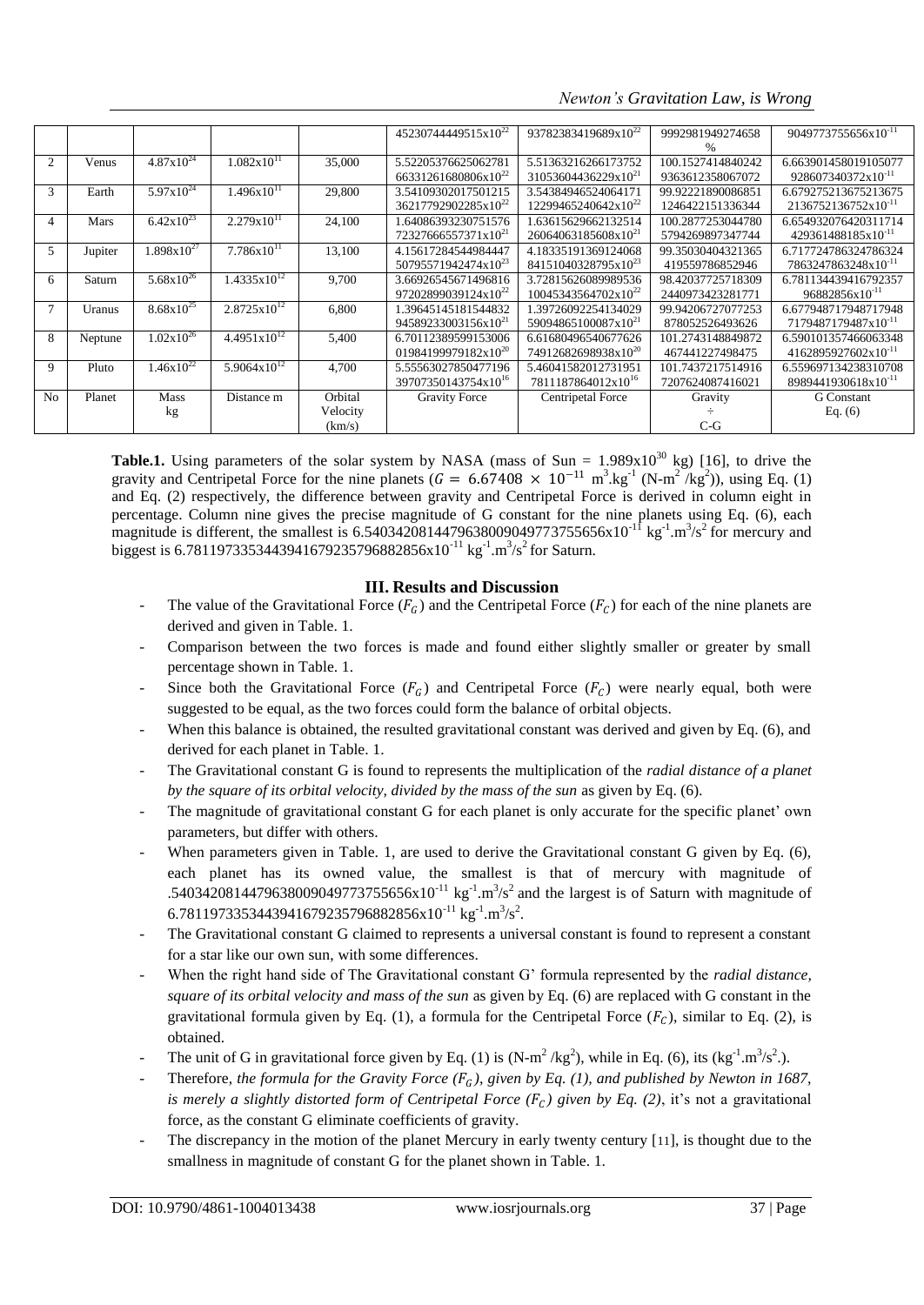- Albert Einstein who formulate general relativity due to discrepancy in the motion of the planet Mercury [11], supposed to know first the root cause of that discrepancy before coming with new suggestion.
- When the *universal gravitational constant*, used by Albert Einstein in his field equations of general theory of relativity [17], is replaced by Eq. (6) as the natural value of the constant, what would be the new relation between space-time topology and energy momentum?
- The formula given by Eq. (6) can determine the accuracy of the *radial distance* and *orbital velocity* for each planet, if such parameters are known accurately for a planet like our earth.
- Many asked, how does gravity look on a small scale? As those in the Quantum Theory of Gravity were trying to forge a theory [11], but we can state that, the non-existence of gravity on large scale means it doesn"t exist on different scales.
- Interestingly, everyone think the ratio of gravitation force to electrical force is  $\frac{1}{4.16\times10^{42}}$  [11]; but since electron velocity in hydrogen atom is 2,190,219.655 m.s<sup>-1</sup>, its electrostatic radius is  $0.528566407 \times 10^{-10}$ m [26], proton mass is  $1.6726231x10^{-27}$  kg., thus G on that level is = 1.5159218463431649444121590661997x10<sup>29</sup> kg<sup>-1</sup>.m<sup>3</sup>/s<sup>2</sup>, with electron mass is 9.1093897x10<sup>-31</sup> kg, therefore the gravitational force is  $8.267326081204945871380177 \times 10^{-8}$  N, similar to centripetal, electrostatic and magnetic forces in hydrogen atom [26], which is in fact is the centripetal force, the role constant G plays is very clear in this example.
- Regarding the Cavendish experiment in 1797-1798 to measure the force of gravity in laboratory? [21], it contradict Eq. (8), hence the experiment need to be reviewed; the same for the light displaced by a star on May 29, 1919 [22], interpreted as prove that gravity is a geometric property of space and time as suggested by Einstein [17], although light can be displaced by strong magnet [23], which existed in the sun [24], or the claim light has been photograph as both particle and wave [25], regardless of the strong argument that Radiation Magnetic Force  $(F_{mR})$  embedded electromagnetic radiation as given by Eq. (24) [20], thus many issues need revision.

### **IV. Conclusion**

We analyzed the relation between gravity and the Centripetal Force  $(F<sub>c</sub>)$ , supposing both forces are equal, the result gave the true coefficients of the gravitational constant G, consisting of the multiplication of the *radial distance of a planet by the square of its orbital velocity, divided by the mass of the sun*; when the gravitational constant G in the formula of gravitational force is replaced by this component, this resulted in the Centripetal Force  $(F_C)$ ; the complex relation of the constant G formula, as deciphered, showed in slight variation for each of the nine planets, which can increase for far away stars and galaxies, these findings as they showed Newton"s Law of Gravitation is wrong, it also showed the need for an alternative theory that can explained the force responsible about the stability of planets around the stars, which is suggested in form of electromagnetic force [12].

#### **V. Acknowledgment**

For this knowledge to pass across ten generations, only to be known to me, this is a great honor and privilege; necessitate me to express humility and gratitude to our creator "*The Almighty God*" for raising my consciousness to such extraordinary levels of understanding and knowledge.

#### **References**

- [1]. D DeYoung, Gravity The Mystery Force, Creation.com,<http://creation.com/gravity-the-mystry-force>
- [2]. J Newman, Physics of the Life Sciences, J. Newman, Physics of the Life Sciences, DOI: 10.1007/978-0-387-77259-2\_19, Springer Science+Business Media, LLC, 2008.
- [3]. Wikipedia, Gravity, the free encyclopedia, 2018[. https://en.wikipedia.org/wiki/Gravity](https://en.wikipedia.org/wiki/Gravity)
- [4]. study.com, Gravitational Force Definition, study.com, [https://study.com/academy/lesson/gravitational-force-definition-equation](https://study.com/academy/lesson/gravitational-force-definition-equation-examples.html)[examples.html](https://study.com/academy/lesson/gravitational-force-definition-equation-examples.html)

- [6]. J C Maxwell, On Physical Lines of Force, Philosophical Magazine and Journal of Science, Fourth Series, March 1961.
- [7]. Michael Faraday, "On the physical character of the lines of magnetic force", Philosophical Magazine, 1852.
- [8]. A K T Assis, J E A Ribeiro, A Vannucci, The field concepts of Faraday and Maxwell, in: Trends in Physics, São Paulo, 2009.
- [9]. E R A Giannetto, Poincar´e"s Electromagnetic Quantum Mechanics ,Christian Joas, Christoph Lehner, and Jürgen Renn (eds.), Conference on the History of Quantum Physics, Max Planck Institute for the History of Science, 2008.
- [10]. M Fowler, Galileo and Einstein Text for Physics 109, UVa Physics, Fall 2009.
- [11]. R Feynman, The Character of Physical Law, The M.I.T. Press, Massachusetts, 1965.
- [12]. M E Yousif, The Grand Unification of Natural Forces, Unpublished

<sup>[5].</sup> T S Kuhn, The Structure of Scientific Revolutions, INTERNATIONAL ENCYCLOPEDIA of UNIFIED SCIENCE, VOLUMES I AND II • FOUNDATIONS OF THE UNITY OF SCIENCE VOLUME II • NUMBER 2, 1970